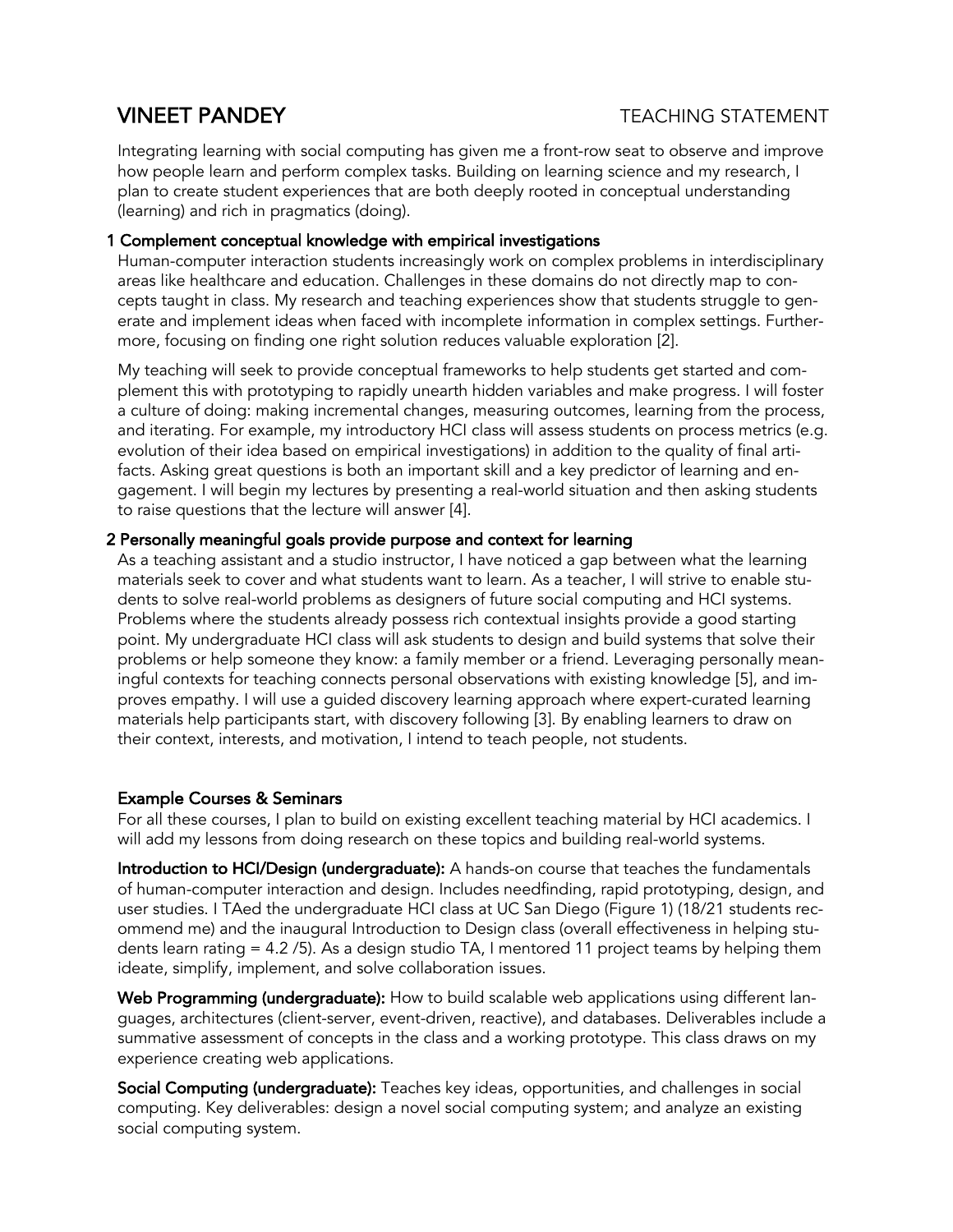Research Topics in HCI (graduate): Foundations of HCI and doing research. Tasks include reading seminal papers and a term-long project advancing current knowledge. Topics include user interfaces, social computing, technology and society. Deliverables include a complete tiny research project, a term paper, poster, and a final talk. As many graduate courses do, I will encourage students to build on their research projects, so their work adds to their dissertation. I TAed graduate HCI at UC San Diego (14/15 students recommend me).

Social Computing (graduate): Foundations of social computing and doing research. Tasks include reading seminal papers and a term-long project advancing the stage of knowledge. Deliverables include a complete tiny research project, a term paper, poster, and a final talk. This class is based on my lessons reading and performing social computing research.

#### Mentoring experience

Being a mentor helps shape people's experiences with respect to research, work, and learning [1]. I have mentored 14 students (including 6 women): 2 graduate, 11 undergraduate, and 1 high school. Most students have worked with me to design, program, and learn how to present their research. For example, Chen helped me implement the gutboard for *Docent*; Aliyah prepared tutorials; and Dingmei and Liby designed *Galileo*'s review module. For all the students, this was their first HCI research experience. Most continued contributing to projects after the summer; one (Chen) continued working with me for over 2 years. Here are two lessons mentoring has taught me:

- 1 *Onboard and share best practices:* Students are motivated, but struggle to identify key tasks amid research ideas and complex software. Providing basic tasks and codifying basic practices helps students get started and develops confidence. Over 4 years, I created a step-by-step onboarding guide about initial setup and implementation tasks for new students: from cloning the repo to reaching out to other members on slack. All students have described putting their technical skills to use at companies including Coursera, GoDaddy, TaskRabbit, and Google. Others have pursued graduate school in HCI and Programming Languages.
- 2 *Provide a full-cycle research experience:* While students begin with pre-defined bite-sized tasks, they own their question/feature from week 2. Aside from helping students develop their technical skills, I care about their independent thinking and ability to communicate ideas. For example, my experiences have taught me that posters provide the right-sized artifact for students to communicate their research. A research paper is too open-ended and difficult, especially with students being busy through school year. Most students have presented their posters at departmental events, university wide research expo, and outreach around San Diego. 2 Early Research Scholar Program students (with little background in programming or HCI work) showcased their poster at the UCSD Research Expo to acclaim from Professor Christine Alvarado, organizer of the program: "From my perspective, this group is one of the stronger ones. Thanks for your strong mentoring!".

As an undergraduate student at BITS Pilani, India, I led the students' Computer Science Association to its best tally at the annual technical festival, organized research talks from alumni for 4 years, and mentored junior students. Explaining course concepts to juniors as a teaching assistant provided me with the skills to initiate the Systems Interest Group my senior year.

Seminars, Workshops, Outreach: While classes and assignments provide conceptual framework and hands-on practice, seminars and workshops expand



Figure 1 *Undergraduate students in my HCI studio created multiple functional apps by following human-centered design process. Steps included needfinding, making paper prototypes, running user studies, developing the app, running experiments, and sharing results.*